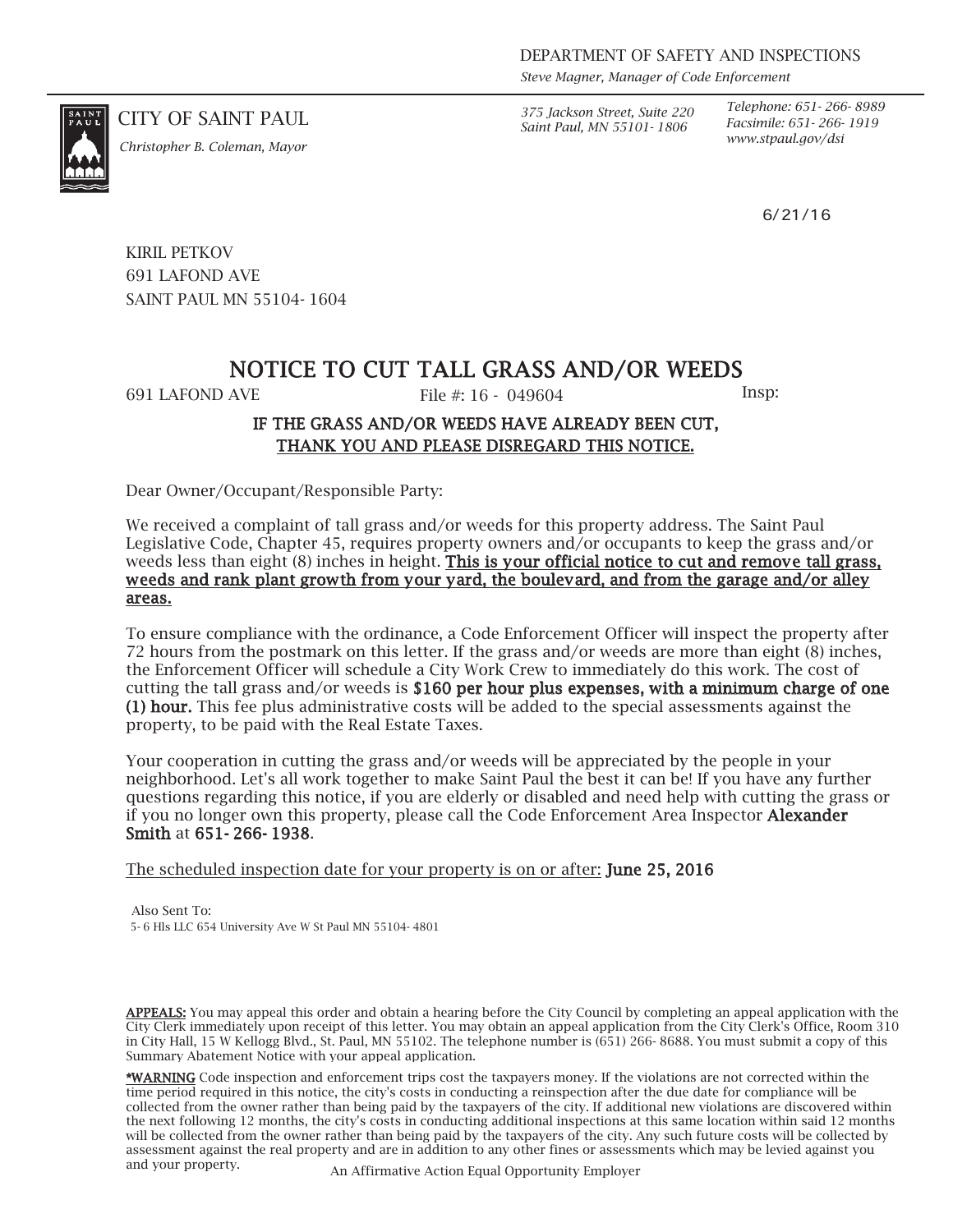*Steve Magner, Manager of Code Enforcement*

*Saint Paul, MN 55101- 1806*

*Telephone: 651- 266- 8989 Facsimile: 651- 266- 1919*

6/21/16

CITY OF SAINT PAUL *375 Jackson Street, Suite 220*

*www.stpaul.gov/dsi Christopher B. Coleman, Mayor*

5- 6 HLS LLC 654 UNIVERSITY AVE W ST PAUL MN 55104- 4801

## NOTICE TO CUT TALL GRASS AND/OR WEEDS

691 LAFOND AVE File #: 16 - 049604 Insp:

#### IF THE GRASS AND/OR WEEDS HAVE ALREADY BEEN CUT, THANK YOU AND PLEASE DISREGARD THIS NOTICE.

Dear Owner/Occupant/Responsible Party:

We received a complaint of tall grass and/or weeds for this property address. The Saint Paul Legislative Code, Chapter 45, requires property owners and/or occupants to keep the grass and/or weeds less than eight (8) inches in height. This is your official notice to cut and remove tall grass, weeds and rank plant growth from your yard, the boulevard, and from the garage and/or alley areas.

To ensure compliance with the ordinance, a Code Enforcement Officer will inspect the property after 72 hours from the postmark on this letter. If the grass and/or weeds are more than eight (8) inches, the Enforcement Officer will schedule a City Work Crew to immediately do this work. The cost of cutting the tall grass and/or weeds is \$160 per hour plus expenses, with a minimum charge of one (1) hour. This fee plus administrative costs will be added to the special assessments against the property, to be paid with the Real Estate Taxes.

Your cooperation in cutting the grass and/or weeds will be appreciated by the people in your neighborhood. Let's all work together to make Saint Paul the best it can be! If you have any further questions regarding this notice, if you are elderly or disabled and need help with cutting the grass or if you no longer own this property, please call the Code Enforcement Area Inspector Alexander Smith at 651- 266- 1938.

The scheduled inspection date for your property is on or after: **June 25, 2016** 

Also Sent To: Kiril Petkov 691 Lafond Ave Saint Paul MN 55104- 1604

APPEALS: You may appeal this order and obtain a hearing before the City Council by completing an appeal application with the City Clerk immediately upon receipt of this letter. You may obtain an appeal application from the City Clerk's Office, Room 310 in City Hall, 15 W Kellogg Blvd., St. Paul, MN 55102. The telephone number is (651) 266- 8688. You must submit a copy of this Summary Abatement Notice with your appeal application.

\*WARNING Code inspection and enforcement trips cost the taxpayers money. If the violations are not corrected within the time period required in this notice, the city's costs in conducting a reinspection after the due date for compliance will be collected from the owner rather than being paid by the taxpayers of the city. If additional new violations are discovered within the next following 12 months, the city's costs in conducting additional inspections at this same location within said 12 months will be collected from the owner rather than being paid by the taxpayers of the city. Any such future costs will be collected by assessment against the real property and are in addition to any other fines or assessments which may be levied against you and your property. An Affirmative Action Equal Opportunity Employer